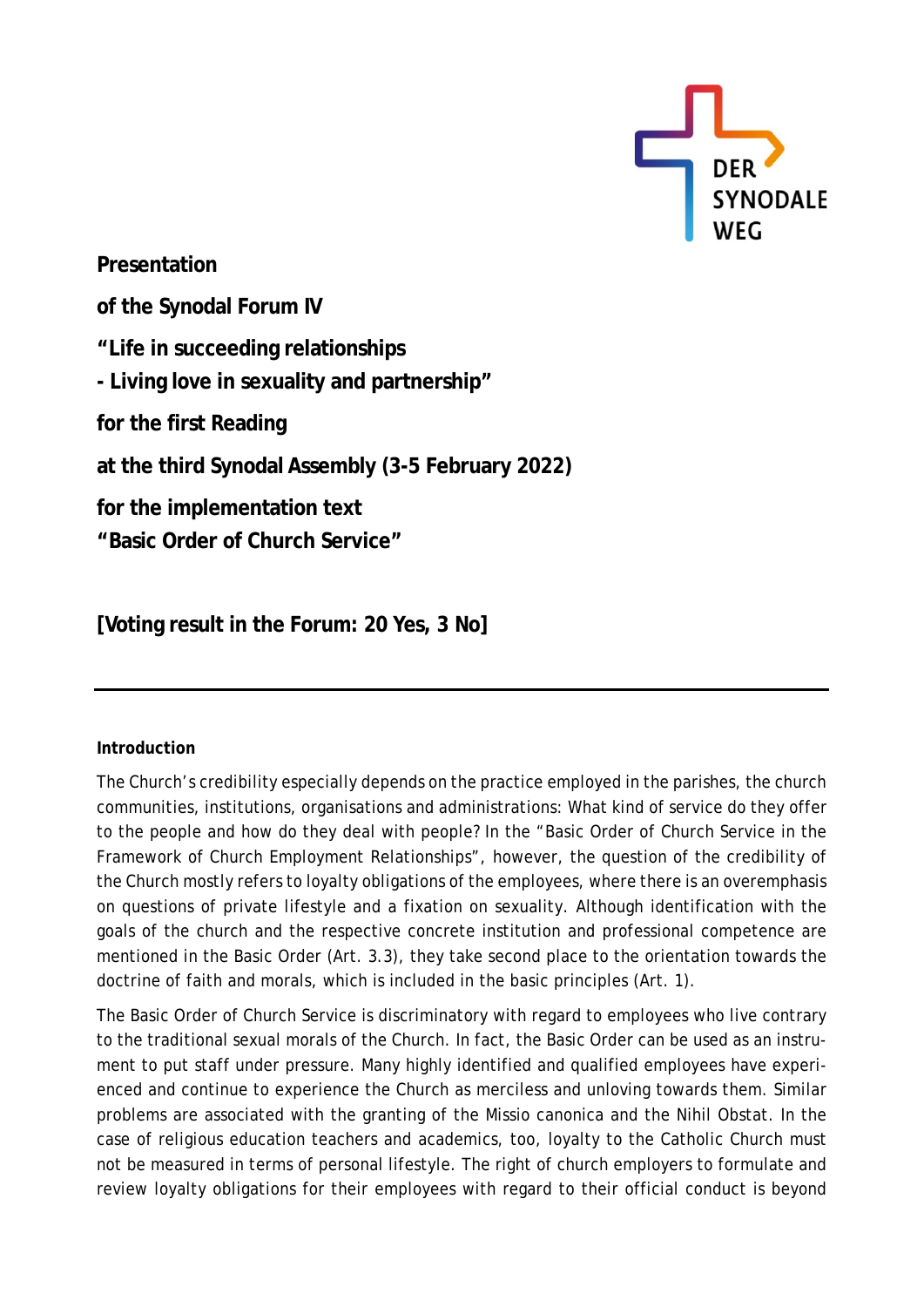question. However, with the current Basic Order, the Church as an employer stands in the way of the witness of God's love for all people.

## **Proposal**

The Synodal Assembly calls on the Bishops' Conference to change the Basic Order of Church Service in the Framework of Church Employment Relationships.

Article 4 of the Basic Order shall in future no longer allow decisions for a legally regulated or non-prohibited form of partnership to be taken as violations of obligations of loyalty and accordingly prevent employment in church service or bring about the termination of an existing employment relationship. Personal marital status shall have no relevance to employment or continued employment in the service of the Church.

In addition, account must be taken of the fact that the preservation and development of the ecclesiastical profile of a facility is primarily the task of the facility as an institution as well as its responsible body.

Art. 5.2.2.c and d of the Basic Order have to be deleted and not replaced.

In Art. 5.2.1.b, the "serious personal moral misconduct" should be added with regard to the abuse of power.

The orders concerning the Missio Canonica are to be amended in the same way, and the requirements for the conduct of life in the procedures for granting the Nihil Obstat are to be interpreted accordingly. As an issue of the universal Church, they are to be changed in a universal Church manner.

## **Reasons**

The Basic Order:

The Basic Order for Church Service has so far focused primarily on the private and official lifestyle of the employees with regard to the preservation and realisation of the specifically ecclesiastical profile. The weaknesses and inadequacies of this person-oriented approach have been known for a long time and have been discussed for some time within the Church at various church levels. There are signs of a change towards an institution-oriented approach, which places particular emphasis on the responsibility of the management and the responsible body. The aforementioned proposal fits into this reform and transformation process.

In the existing version of the Basic Order from 2015, the recognition of the "principles of Catholic doctrinal and moral teaching" is stated as an obligation of loyalty for persons in pastoral and catechetical service as well as for employees who work on the basis of an episcopal assignment (Art. 4.1).

In the subsequent list of possible violations of the obligations of loyalty (Art. 5), the Basic Order urges church employers to dismiss Catholic employees for decisions taken within their private lives, such as a civil marriage that is not recognised under church law, or a civil marriage with a same-sex partner. At the same time, the Order prevents or makes it difficult to employ people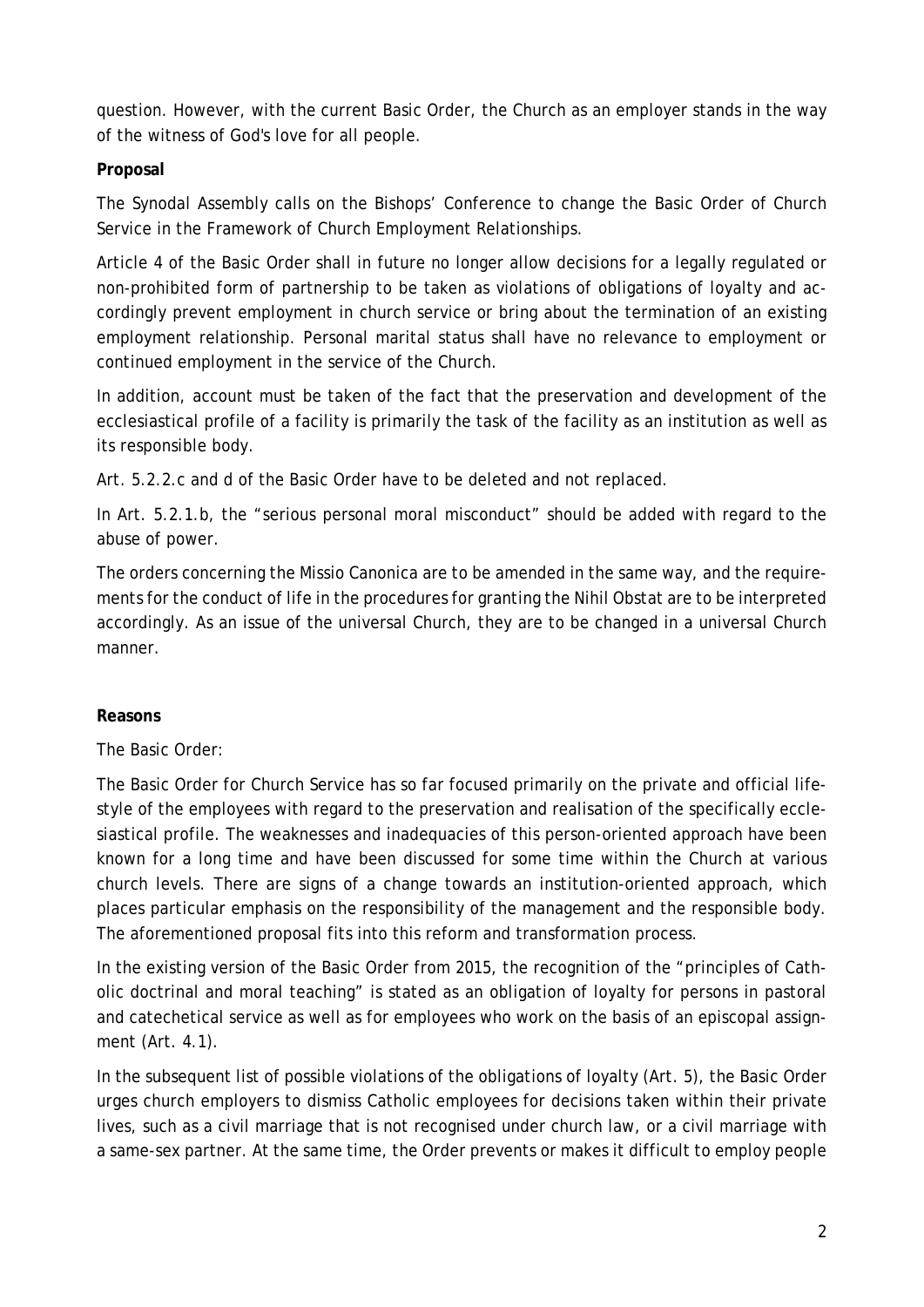who have taken such decisions, and it discourages many motivated, qualified and talented people from applying for church positions. The two cases described are listed as grounds for dismissal (Art. 5.2.2.c and d). The background is the ethical evaluation of such a decision in the traditional Catholic moral order as a "grave sin" (CCC, 2357).

It is true that the Basic Order opens up the possibility of refraining from dismissal "in exceptional cases" for "serious reasons" (Art. 5.3). Nevertheless, it is stated that in the case of publicly entering into a partnership after a divorce or with a partner of the same sex, it is "irrefutably presumed" that there has been a serious violation of loyalty which is correspondingly "objectively capable of causing considerable annoyance in the service community ..." and of "impairing the credibility of the Church" (Art. 5.2.c). The Basic Order therefore gives employers a certain amount of leeway. On the one hand, this means that individual employees who enter into a partnership that contradicts traditional Catholic sexual teachings will not be dismissed. On the other hand, it gives church employers a very effective instrument of power over employees.

The "considerable annoyance" argument, if it ever applied, has been reversed. The annoyance to the service community and to the professional sphere does not arise from entering into a civil marriage after another marriage has broken up, or from entering into a civil marriage with a same-sex partner, but from dismissal.

## Church and social reality:

The way the Catholic Church deals with remarried divorcees and homosexuals is seen as discriminative by more and more people outside and inside the Church. This is particularly visible in the way the Church deals with employees who have chosen institutionalised forms of partnership that contradict the Church's traditional sexual teachings. In view of numerous painful and humiliating experiences of current or former employees, the Church must admit to herself with regard to her labour law that she has borne and bears witness to mercilessness and intolerance and that in this respect she is failing in her "mission" (Art. 1).

Rulings by national and European courts on church labour law in Germany make it clear that society is less and less willing to grant the Church the right to violate socially established standards of non-discrimination and protection of privacy and family life by invoking her right of selfdetermination. The Church can forestall future court rulings by amending the Basic Order for Church Service.

Furthermore, the amendment of the Basic Order would take into account the reality that already today in many church institutions decisions are made contrary to the existing norms due to a lack of alternatives or out of ethical conviction. In addition, the current Basic Order provokes psychologically stressful situations for the employees concerned. On the one hand, because they know that their lifestyle is not officially wanted, and on the other hand, because they are permanently susceptible to blackmail and can be denounced at any time.

The moral doctrine, which is listed as a decisive criterion, is furthermore subject to massive criticism within the Church with regard to her statements on forms of life. This Synodal Assembly also evaluates remarriage, inter- and transsexuality, homosexuality and correspondingly same